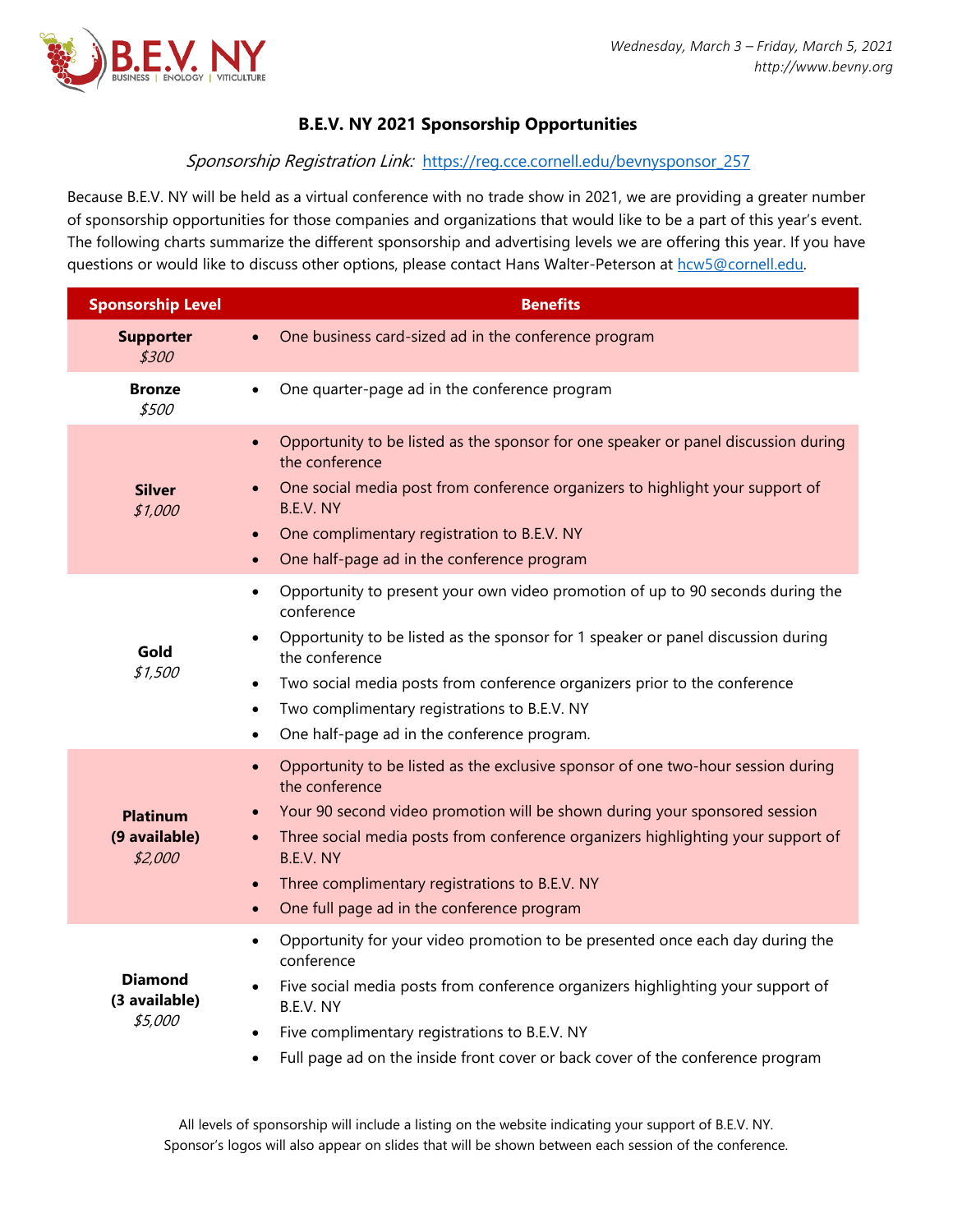

## **"A La Carte" Marketing Options**

| 60 second<br>video promotion<br>\$1,000 | Your video promoting your organization will be shown once during the conference.<br>The video may be up to 60 seconds long. |
|-----------------------------------------|-----------------------------------------------------------------------------------------------------------------------------|
| Full page ad<br><i>\$700</i>            | One 8" x 10" full color ad in the conference program.                                                                       |
| $\frac{1}{2}$ page ad<br>\$375          | One 8" $\times$ 5" (or 4" $\times$ 10") full color ad in the conference program                                             |
| $\frac{1}{4}$ page ad<br>\$200          | One 4" x 5" full color ad in the conference program                                                                         |